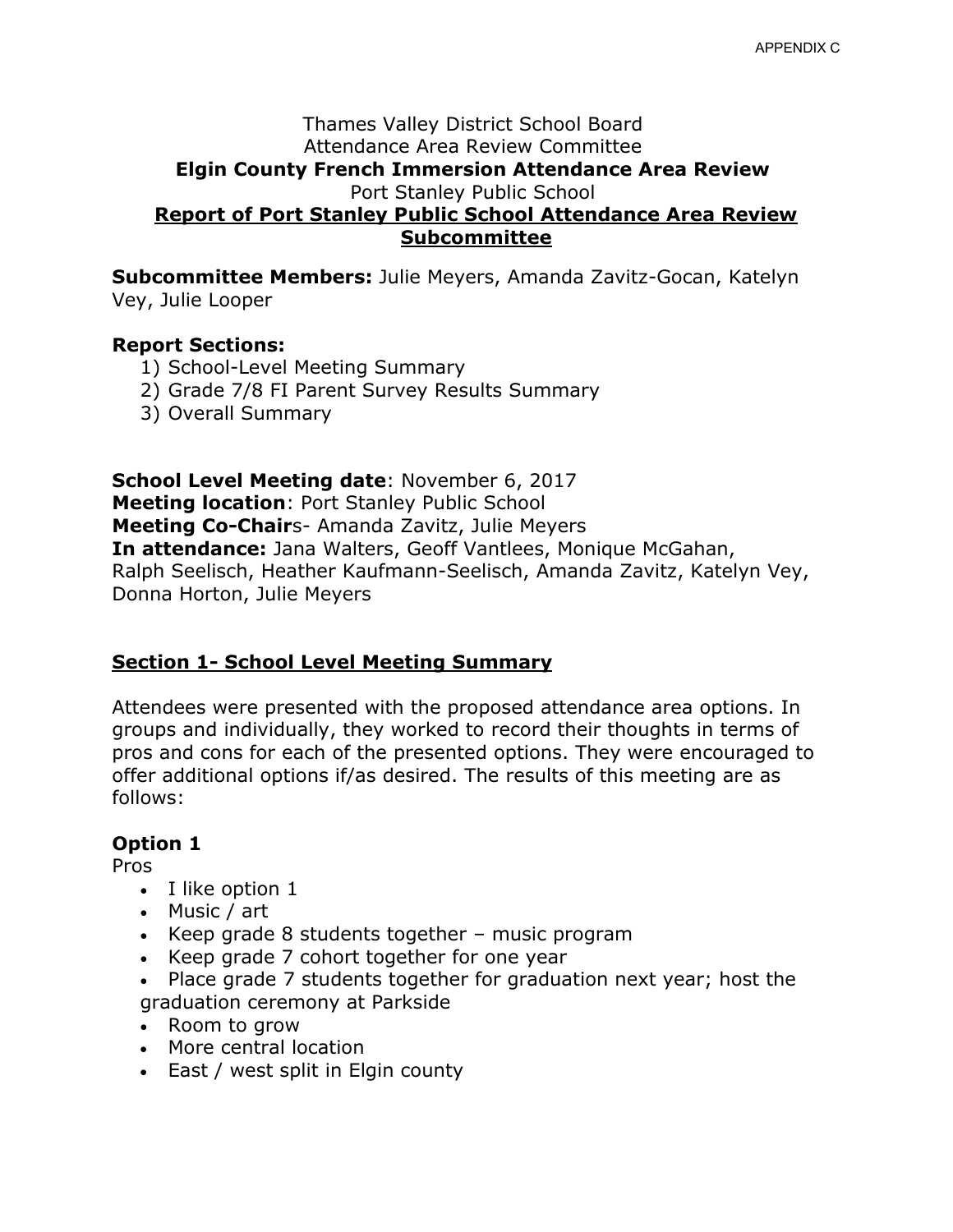Cons

- Locke's is geographically further than Mitchell Hepburn to the new school
- How will teachers divide?
- New Sarum means another move

## **Option 2**

There were no pros and the con for this option is the length of the bus ride for those living on the west side of St. Thomas

# **Option 3**

Pro is that Mitchell Hepburn is closer to Sparta and closer to New Sarum

## **Other Suggestions**

- Keep current grade seven cohort together to PET for one year so they can graduate together
- Have all grade eight students next year graduate together despite where they are – graduate at Parkside
- 72 students in total to keep together at one school for one year is reasonable and will recognize the emotional / social importance and stability, friends, one less move for this group of students
- There will be one extra class at PET for one year
- Not good to have 4 moves in 4 years this would be considered a risk factor
- The major concern of the parents is another transition, and the emotional impact of splitting the cohort for the grade 7 students going into grade 8 – this is an important year for students and not the time to be disrupting them more so than they are already being disrupted
- Want the impact to be minimal all students go back to their school (PET) that is familiar to them
- Students reported to their parents that they want to stay with their friends

# **Section 2- Grade 7/8 FI Parent Survey Results**

A survey was sent home with all students in the grade 7 and 8 French Immersion program, including those students in the 7/8 Extended French Immersion class. The survey was also posted online, and sent out via eNews as well as being posted on the school Facebook page. The results of the survey are as follows:

Summary- There were **29 surveys completed.**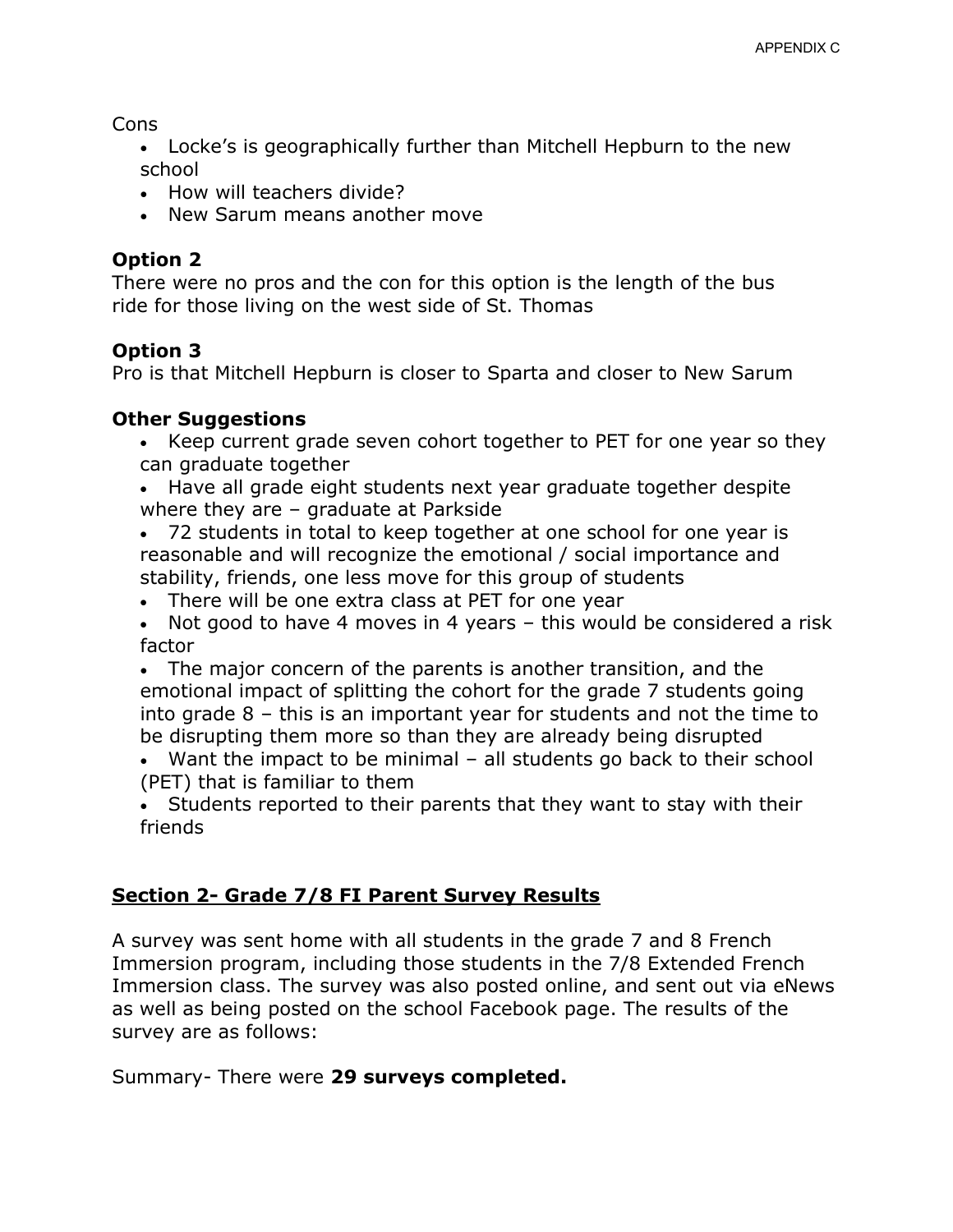Results regarding options are as follows: Prefer Option 1 – 17 Prefer Option 2 – 2 Prefer Option 3 – 7 Other - 3

#### **Preference of keeping children together**

Keep grade 7 cohort together  $-6$ Keep grade 7 cohort together at PET next year – 21 Keep grade 7 cohort together at Sparta – 1 Keep grade 7 cohort together at Port Stanley – 1

### **13 people responded to the question regarding preference for Sparta or New Sarum:**

Remain at Sparta – 11 Move to New Sarum - 2

#### **Comments on the survey were very similar to those made at the public meeting:**

- Multiple moves are negative for students
- Splitting friends is a negative for students
- Long bus rides are negative for students
- Multiple transitions are too difficult for students
- Concern expressed for the cohort of students who are currently in grade seven at Port Stanley public school.

#### **Section 3- Overall Summary**

Overall, those who participated in the Port Stanley public school French immersion Attendance Area Review meeting seemed to prefer option three out of the options provided by the School Board because Mitchell Hepburn is closer to the new French immersion public schools than Locke's. Option number one was deemed more acceptable than option number two. Option two was not preferred because of the distance that students from Dunwich and Dutton area would have to travel to attend the new French immersion public school. The primary thrust of the meeting was not a debate about what option was best out of the three options provided, but rather a concern for the current grade seven students attending Port Stanley public school.

Under the current proposal from the Thames Valley District School Board, this particular cohort is about to face four moves within the timeframe of four years. They attended Pierre Elliot Trudeau French immersion public school in September 2016, they were moved to Port Stanley public school in September 2017. Under the proposed plan, they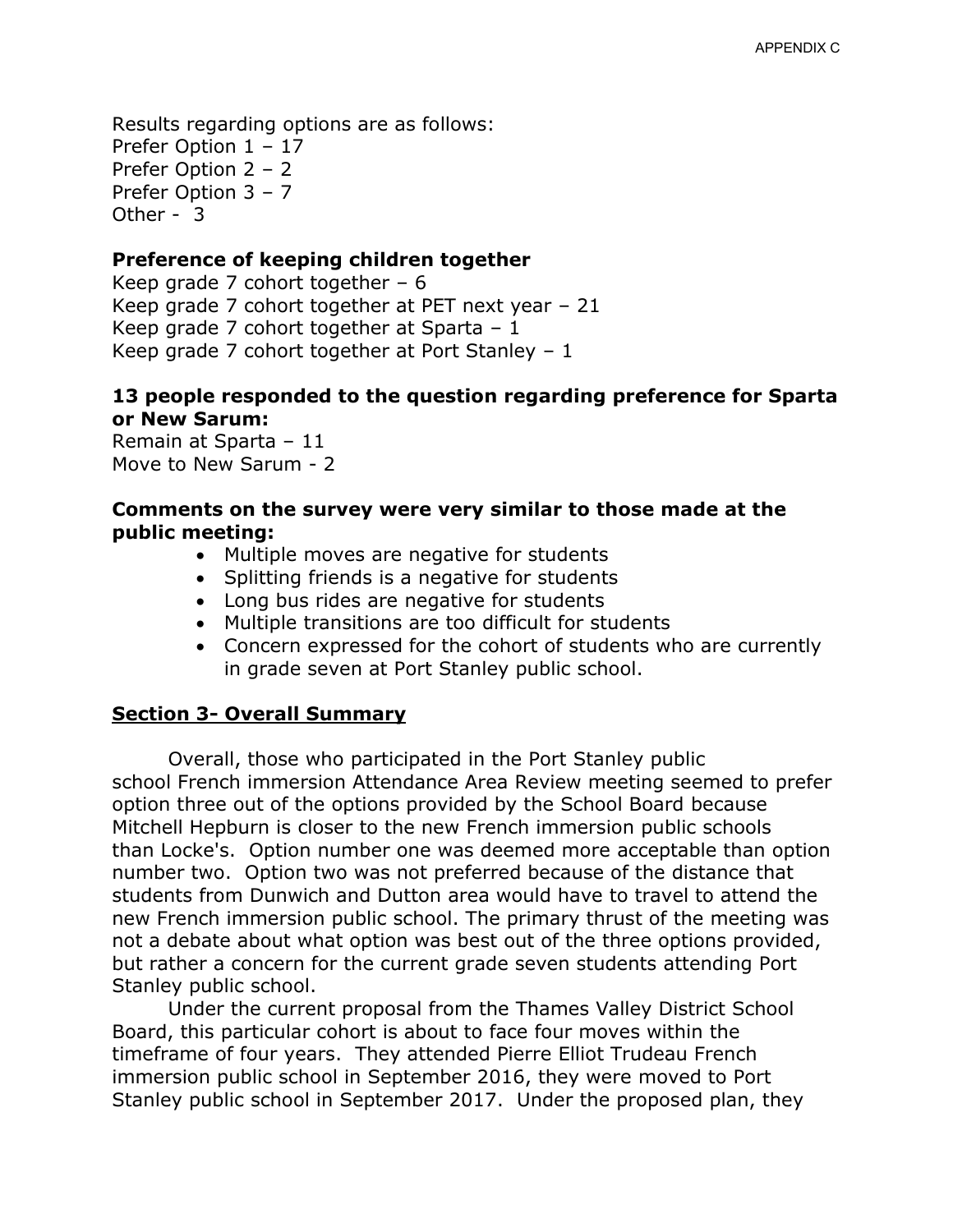would be moved to another school in September 2018 and then they would be go to a third school for high school in September 2019. This number of transitions is a major risk factor for mental health disruption and a threat to the emotional well-being of these children.

There are 72 students currently attending Port Stanley public school in the grade seven French immersion program. Those in attendance at our French immersion Attendance Area Review meeting would like to see those students stay together as a cohort for their grade eight year. This would mean allowing a one-year exception wherein all those students currently attending grade seven would attend grade eight together at Pierre Elliot Trudeau French immersion school. This school has been proposed as the primary location because the movement back to P.E.T would not be emotionally challenging for this group of students. Parents who attended this meeting felt strongly that this cohort of students who are currently in grade seven should be able to share a grade eight graduation ceremony together. Those in attendance all felt that the kinship bonds and friendship ties of this cohort trump locational needs of new proposed French immersion public school.

Finally, there was very little debate regarding the two proposed locations of the new French immersion public school. There was limited discussion regarding the fact that New Sarum would have a larger yard and would be a more central location; but the group of parents who attended the meeting was also concerned about further disruption to the children if they had to move to Sparta public school and then be moved again a few years later to New Sarum public school. That being said, this group was most concerned about keeping the cohorts of students together and the move would be less disruptive if all of the students from Sparta are moving as one large group to New Sarum. There was no conclusive agreement about support for this decision one way or another. The group in attendance acknowledged the pros and cons of both options.

In addition to the meeting there were also 29 Surveys completed regarding the options put forth by the Board. The majority of people who completed the survey preferred option one, followed by option two. 27 out of the 29 people who returned the survey wanted to keep the current grade seven cohort together and the majority wanted those students to complete grade eight at Pierre Elliot Trudeau French immersion public school in St. Thomas. Only 13 out of 29 people reflected upon the option of having New Sarum as the final French immersion public school for Elgin Country. 11 out of those 13 people stated that their preference was for Sparta Public School to remain the Elgin Country French immersion public school. Most of the comments on the surveys were similar to the comments presented at the meeting. Parents were overwhelmingly concerned about the negative impact several moves within such a short timeframe would have on students.